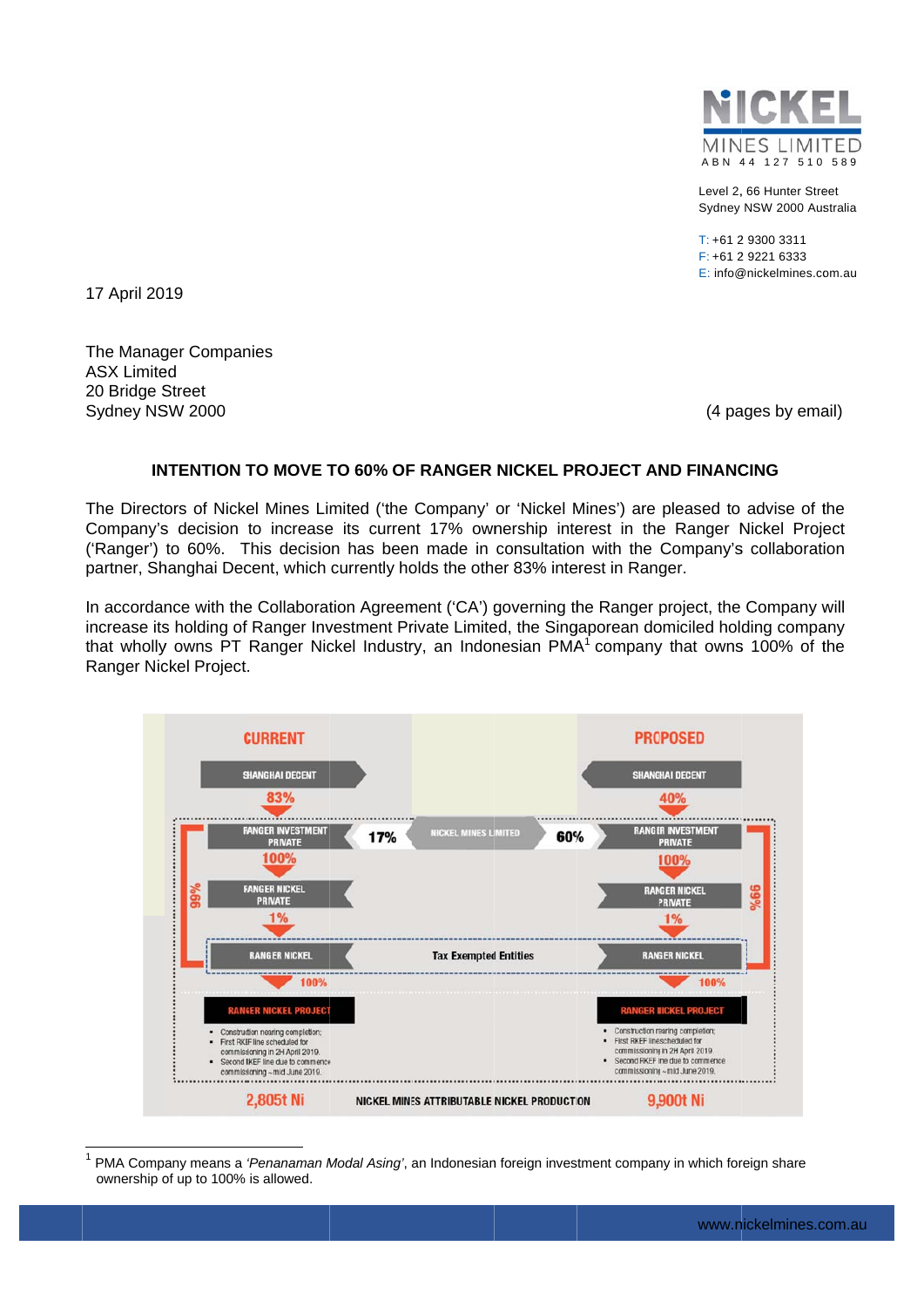Under the terms of the CA, the Company has until 31 December 2019 to increase its ownership of Ranger to between 51% and 60%. If the Company elects to increase its ownership interest within 60 days of first NPI production, the Company's increased interest will be calculated based on a discounted valuation of US\$280M<sup>2</sup>. On this basis, the cost of increasing the Company's ownership of Ranger to 60% is US\$121.4M.

As Ranger is currently scheduled to begin commissioning its first kiln well ahead of the previous September quarter commissioning target, the decision has been made to expedite the acquisition of this additional 43% interest. Confidence in making this decision has also been in part due to the strong commissioning performance of the Company's 60% owned Hengjaya Nickel Project ('Hengjaya') which in now nearing 100% of nameplate capacity – a mere three months since start-up in late January 2019.

In moving to a 60% interest of Ranger, the Company's attributable share of production, on a steady state basis, will increase from ~2,805 tonnes per annum to ~9,900 tonnes per annum and will result in attributable nickel production from both the Hengjaya and Ranger projects of  $\sim$ 19,800 tonnes<sup>3</sup> per annum.

The Company retains the contractual right to increase its interest of Ranger to 80% within 18 months of first NPI production in addition to its right to increase its interest of Hengjaya to up to 100% within 12 months of first NPI production.

## **Acquisition Funding**

The Company's move to 60% of Ranger will be funded via a US\$160M financing package comprising US\$100M of senior secured debt and US\$60M of equity. The financing package surplus above the Ranger acquisition consideration will be used to facilitate a number of strategic initiatives being undertaken at the Hengjaya Mine and for general working capital purposes.

The Company has mandated Sprott Private Resource Lending II (Collector), L.P. ('Sprott') to finance the US\$100M senior secured debt component of the financing package. Sprott is a Canadian based financier to the mining sector globally focused on providing speed and certainty of execution, maximum flexibility and reduced complexity in completing financing transactions.

The principal terms of the Sprott facility are:

- Completion is subject to a number of conditions precedent including completion of due diligence by the lender and receipt by the Company of all required regulatory and shareholder approvals.
- Facility amount US\$100M.
- $\bullet$  Term 5 years.

-

- Repayment 15 equal quarterly payments starting 30 November 2020, continuing to maturity.
- The Company can prepay or cancel the facility without penalty provided a minimum of one year's interest is paid under the facility.
- Interest rate LIBOR plus 7.00% and a 2.00% original issue discount.
- Warrants The Company will issue 45 million warrants, each to acquire one fully paid ordinary share within 5 years at a strike price equal to a 25% premium to the 20 day VWAP of the lesser of the Company's current share price or at the closing of the facility.
- Targeted closing date 31 May 2019.

 $2$  Were the Company to elect to increase its interest in Ranger Nickel more than 60 days after first NPI production from Ranger the acquisition cost for doing so would calculated based on a US\$300M valuation. 3 Based on production of 16,500 tonnes of nickel per annum by each project.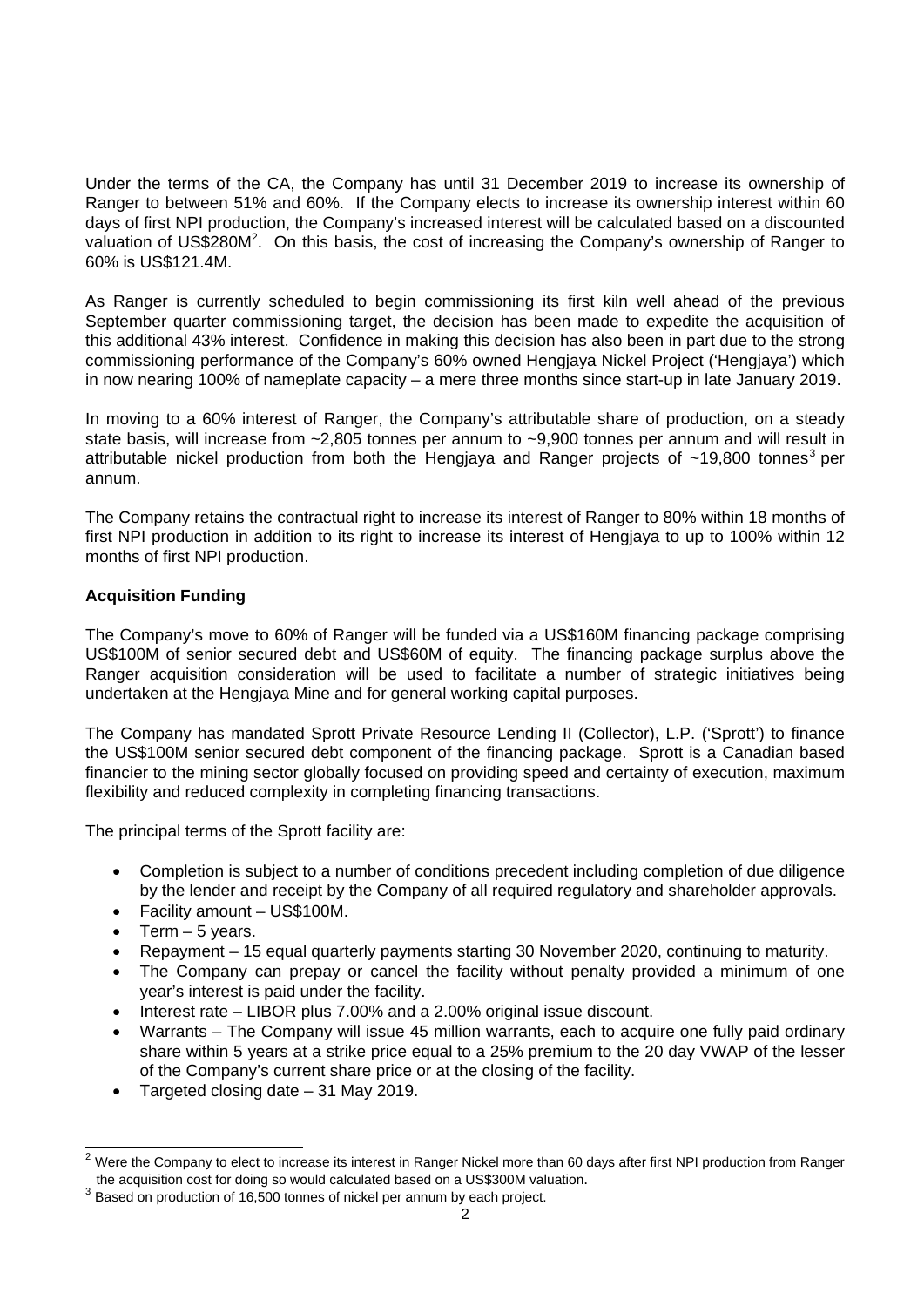Narinder Nagra, Managing Partner of Sprott, commented*, "As one of the largest investors dedicated to the natural resources sector, Sprott is excited to partner with Nickel Mines and assist them with their growth initiatives. Our partnership with the Nickel Mines' team is consistent with our strategy of providing innovative and flexible capital to maximise the value of exceptional projects."*

The US\$60M equity component of the finance package will be funded in part by Shanghai Decent increasing its direct investment in Nickel Mines by accepting ~US\$40M of the Ranger acquisition consideration as Nickel Mines' shares and the balance by placements to a selection of current and/or new professional investors.

Commenting on the Company's decision to expedite its move to a 60% ownership interest in Ranger and the agreement of an acquisition financing package Nickel Managing Director Justin Werner said:

*"We are extremely pleased to be in a position to fast-track our increased interest in the Ranger nickel project with Ranger now set to commence commissioning well ahead of schedule. This decision will see our attributable nickel production across both Hengjaya and Ranger nearing 20,000 tonnes per*  annum and see us well on our way to fulfilling our ambition of being a globally significant nickel *producer and a tier-1 nickel investment exposure among our global peer group."* 

## **For further information please contact**

Justin Werner Cameron Peacock +62 813 8191 2391 +61 439 908 732

Managing Director **Investor Relations and Business Development** jwerner@nickelmines.com.aucpeacock@nickelmines.com.au

pjn9881